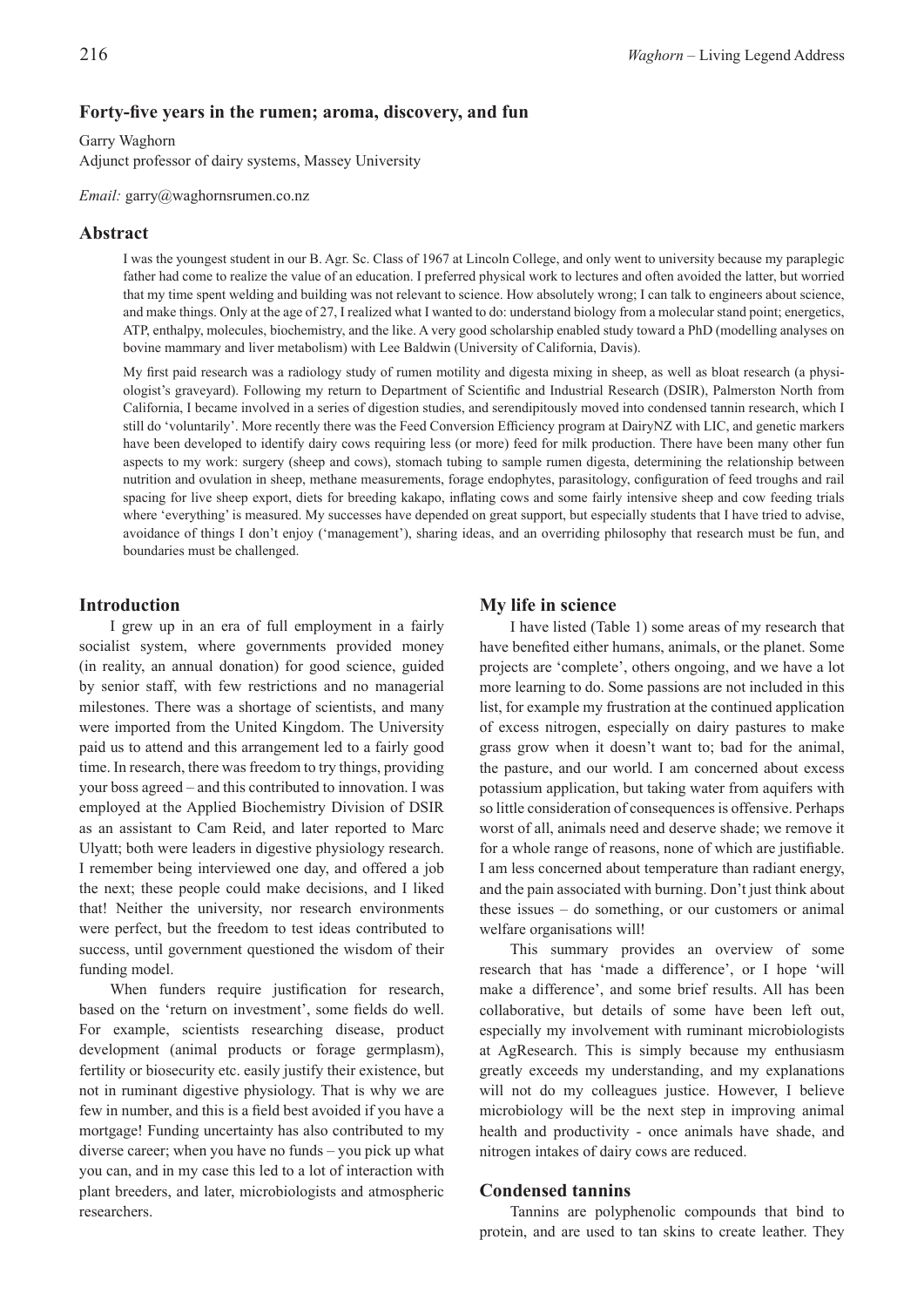| How                                                    | Outcome                                         |
|--------------------------------------------------------|-------------------------------------------------|
| Fed high and low CT lotus to sheep                     | Found CT increased absorption of EAA            |
| Fed a range of CT forages to sheep and cows            | Realised CT structure was very important        |
| Evaluated effects of several CT on parasitized sheep   | Identified types of CT that kill nematodes      |
| Finding $&$ introducing scientists with open minds     | A spectacular advance in knowledge              |
| Building a facility to measure intakes and live-       | Genetic marker to identify H/F cows that use    |
| weight gain of 1050 weaners for 7-8 weeks              | feed more or less efficiently than average      |
| Comparing forage digestion for sheep and cows          | Linking composition with production             |
| Mixing, rumen outflow, contractions, particles etc.    | New information on rumen function               |
| Using and supporting the GreenFeed system              | Methane measurements from grazing cows          |
| Related nutritional change to ovulation                | Identifying effects of BCAA; funding cut        |
| Protein supplementation                                | Saved the species                               |
| Blowing them up with a weather balloon in the          | Better understanding of the initiation of bloat |
| rumen                                                  |                                                 |
| Injections and measurement in milk                     | Provides an option to avoid human deficiency    |
| Defined rail spacing $\&$ feed trough height for sheep | Standards for live sheep shipment               |
|                                                        |                                                 |

**Table 1** Examples of research involving the author that has 'made a difference', or was unique at the time. None of these were 'all my own work'; good science requires discussion and collaboration. Details are in the text.

EAA, essential amino acids; BCAA, branched chain amino acids; H/F Holstein/Friesian

account for up to 8% of dry matter (DM) in commonly grazed forages, and much more in some browse. The early impetus for research concerning condensed tannins (CT) was driven by a serious disorder of cattle; bloat. Bloat killed over 1% of cattle each year during the 1960s, 70s and into the 80s, but forages containing CT in their foliage (birdsfoot trefoil (*lotus corniculatus*), broad-leaved dock (*Rumex obtusifolius)*, sainfoin (*Onobrychus viciifolia)*, sulla (*Hedysarum coronarium*)) prevented deaths, whereas clovers (Trifolium spp.) and lucerne promoted bloat, especially in cattle. Tom Barry (Massey University) had been investigating the effect of CT on digestion in sheep fed *Lotus pedunculatus*, and had shown negative impacts on apparent digestion of crude protein (Barry 2011) and other constituents. I took advantage of some high- and low-CT *Lotus corniculatus* at DSIR in Palmerston North and measured similar parameters, but included absorption of amino acids from sheep fed the two feeds. The CT was associated with a higher outflow of nitrogen from the rumen (because less was degraded) and more essential amino acids were absorbed (Waghorn et al. 1987).

This discovery set in process a large number of research projects, involving students and colleagues, and in fact became too popular. I knew that most CT were antinutritional, and the benefits associated with *L. corniculatus* were atypical and required diets dominated by this forage, which was less productive than most legumes and grasses and difficult to maintain as a pure sward. Nevertheless, benefits of CT in *L corniculatus* were evident in sheep, and resulted in improved daily gains, higher lambing percentage, higher wool production and less dags, as well as lower methane emission from cattle (relative to ryegrass; Woodward et al. 2004) and more milk from sheep and cattle (Waghorn 2008). It was important to separate the 'CT' responses from 'legume effects' in some trials, but better was to come.

A bit of banter about whether or not dock was a weed with Ian Popay (a weed scientist at AgResearch), resulted

in a single-page experimental proposal in which I only sprayed the dock out of half the lucerne paddock. The ensuing cow trial confirmed the views of some farmers that dock prevented bloat, my view that it was a plant rather than a weed, and most important - that the CT in dock bound with the protein in lucerne (Waghorn & Jones 1989).

Then a comment by Yeap Foo, a tannin chemist at Industrial Research in Lower Hutt, about raspberry canes and soil nematodes led to some real discovery. Working with John Niezen, Abdul Molan (AgResearch) and Tony Charleston (Massey University) we spent several years demonstrating the capability of CT to prevent nematode egg hatching and larval development; the CT in sulla, but not *L pedunculatus*, also killed adult nematodes in sheep (Niezen et al. 1995; 1998). Jessie Chan undertook a project on CT extracted from pine bark, and this did nothing to the nematodes, but I knew that Sericea Lespedeza (*Lespedeza cuneata*) contained tannins and killed nematodes. Were the types of CT different? Yes; virtually opposites, but details might not be in the public domain. There is money to be made controlling intestinal nematodes.

Other work had convinced me that the concentration of CT was probably less important than its structure, clearly demonstrated by differences in the effectiveness of CT from different plants for reducing egg hatching and larval motility of nematodes, and reducing adult worm numbers in sheep. Similar conclusions were reached in relation to digestibility when lotuses were fed with pasture to sheep. A meeting with Irene, a tannin chemist, in a pub in Reading (UK), about 25 years ago opened the doors to understanding how the differences in structure affect CT efficacy for reducing methane (Huyen et al. 2016), altering products of digestion (Hatew et al. 2016) and killing intestinal nematodes (Hoste et al. 2015). These are three of many papers originating from programs that were supported through the LegumePlus (http://legumeplus.eu) research grant, led by Irene Mueller-Harvey (University of Reading, UK). I was their international science advisor, from 2012-2015.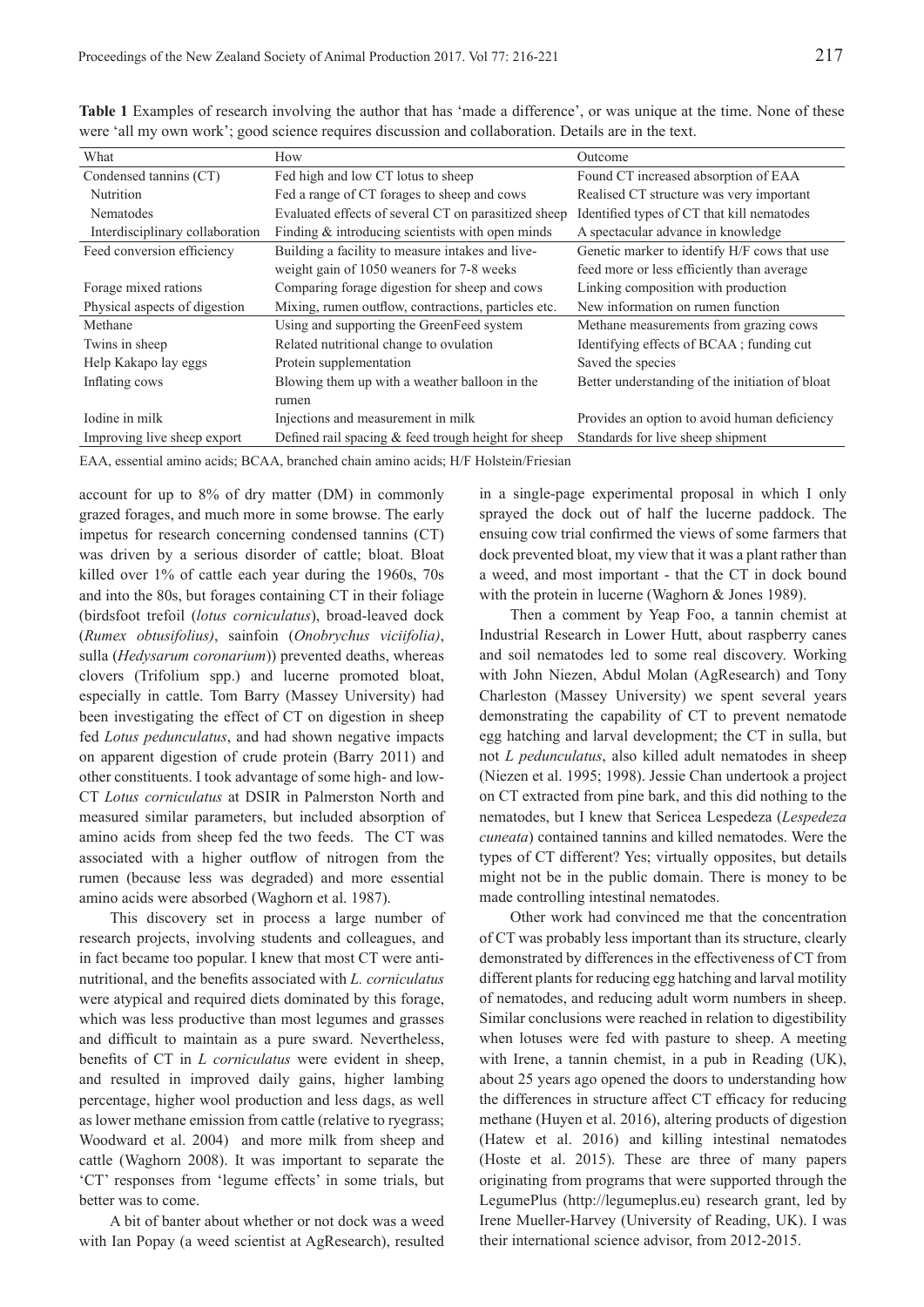As with most programs, funders tire of 'more of the same' and look for something new; John Niezen and Abdul Molan departed AgResearch, and in the past decade most progress has been made outside of New Zealand. This research will help overcome effects of gastro-intestinal parasitism (especially where there is resistance to proprietary anthelmintics), improve efficiency of feed utilisation, and I expect will enable partial replacement of antibiotics used in intensive animal production systems. And legume bloat will be prevented! The work is ongoing, much of which is carried out in Europe, and in North America.

I have presented seminars on CT in five continents, and in 2015 I visited Yeap Foo (he has long retired) and told him what has evolved from his comment about raspberries and soil nematodes; he had no idea that about 50 people are working on CT and parasitism now!

My research with CT and efforts to encourage scientists from different disciplines to collaborate will become my main contribution to science. The involvement of chemistry has been fundamental to success, and I suspect the real impact will be in the anti-microbial and anthelmintic arena (rather than nutrition), and will become evident in 10-15 years.

#### **Feed conversion efficiency**

In 2007 I submitted an application for funding, in collaboration with LIC, AgResearch and Australian researchers, to identify dairy cows that differed in the efficiency of energy utilisation for milk production, and to identify genetic markers for efficiency. My reasoning was that we could measure intake and daily gain in calves aged 6-8 months and that divergence in feed requirements would have a molecular basis, and therefore, be applicable to lactating cows. The application anticipated a 1-3% improvement in efficiency, had industry support and utilised new electronic and gene technologies.

We were successful, but the challenges were considerable; a new facility had to be built (in Hawera), contactors organised and Gallagher accepted the challenge of developing a system to weigh the 28 bins (50 times/s) and identify the animals eating. The data had to be provided in a manageable format, bins designed and rotomoulded, and hundreds of tonnes of cubes imported; initially lucerne from Canada, then pasture-based cubes from Victoria, Australia. This sounds simple, until you try and import something that MPI is not familiar with, and the suppliers need to provide certification that they haven't done before. Even unloading 40 foot containers with 26 t cubes in each was a challenge, and had to be done quickly as the cost of container rental increased dramatically four days after arrival in Auckland.

Kevin Macdonald (DairyNZ) managed the programme, whilst I worried about bits of science. We measured intakes of 1050 weaners, the Australians did the same with an additional 900, and LIC were responsible for undertaking the gene analysis and relating genes to efficiency. The trial was remarkably successful; the most and least efficient 10%

of the calves grew at the same rates, but one group needed 21% less feed than the other (Waghorn et al. 2012). When they became adults, the cows that were efficient as weaners used 3% less feed than their inefficient counterparts for lactation (Macdonald et al. 2014). The marker was used for screening 3300 cows from commercial herds, the extremes evaluated in the facility in Hawera, and the efficient cows used 2.7 % less feed than did the inefficient ones (Davis et al. 2014). So, the marker worked, and this efficiency trait is now part of the LIC herd-improvement scheme.

I believe we were successful in this project because it had a sound (biochemical) basis, it used good technology and didn't promise too much. However, in New Zealand, a 1-3% increase in efficiency would enable an additional 60- 180,000 cows on our farms, with no reduction in individual milk production. The most important ingredient was enthusiastic and dedicated people, especially the 'levelheaded' scientist with decades of experience in managing and watching cattle. We were a good team and won the Kudos award (2013) for our efforts. Thanks Kevin!

#### **Forage mixed rations**

Perennial ryegrass is the main forage sown in New Zealand; ruminants eat it and normally are reasonably productive. But, this animal thought, 'one feed (with a few weeds) - how boring'; how about a mixture? Then Sharon Woodward (DairyNZ) asked if I would be interested in collaboration to create a 'forage mixed ration'. Outcomes included *in vitro* and *in sacco* evaluations of about 20 forages, sheep feeding trials (Burke et al. 2000), followed by detailed evaluations of ryegrass harvested at different stages of regrowth (Chaves et al. 2006). My plan was to incorporate *in vitro* volatile fatty acid and ammonia production, and *in sacco* degradation rates, into a mechanistic model to simulate optimal rations to meet ruminant requirements in a range of physiological states. The objective was never quite achieved, and although recent trials have involved feeding brassicas and fodder beet to dairy cows, and measurement of N-fertiliser regimens on forage degradation (Elena Minneé, DairyNZ), the focus is on environmental pollution and nitrogen excretion rather than ruminant nutrition and welfare. Looking after our livestock should be our priority. Animals need to be fed properly every day and this is challenging when a single feed dominates their diet, whether it be ryegrass, fodder beet or anything else.

Making best use of information generated from large and complicated trials is challenging, and often the results from good research are under-utilised. I believe all large programmes should be based around (existing) mechanistic simulation models that use current knowledge to predict outcomes, indicate deficiencies in our understanding, and direct research to meet these needs. New findings should be incorporated in the model, and tested to ensure simulations are improved, perhaps also improving return on investment!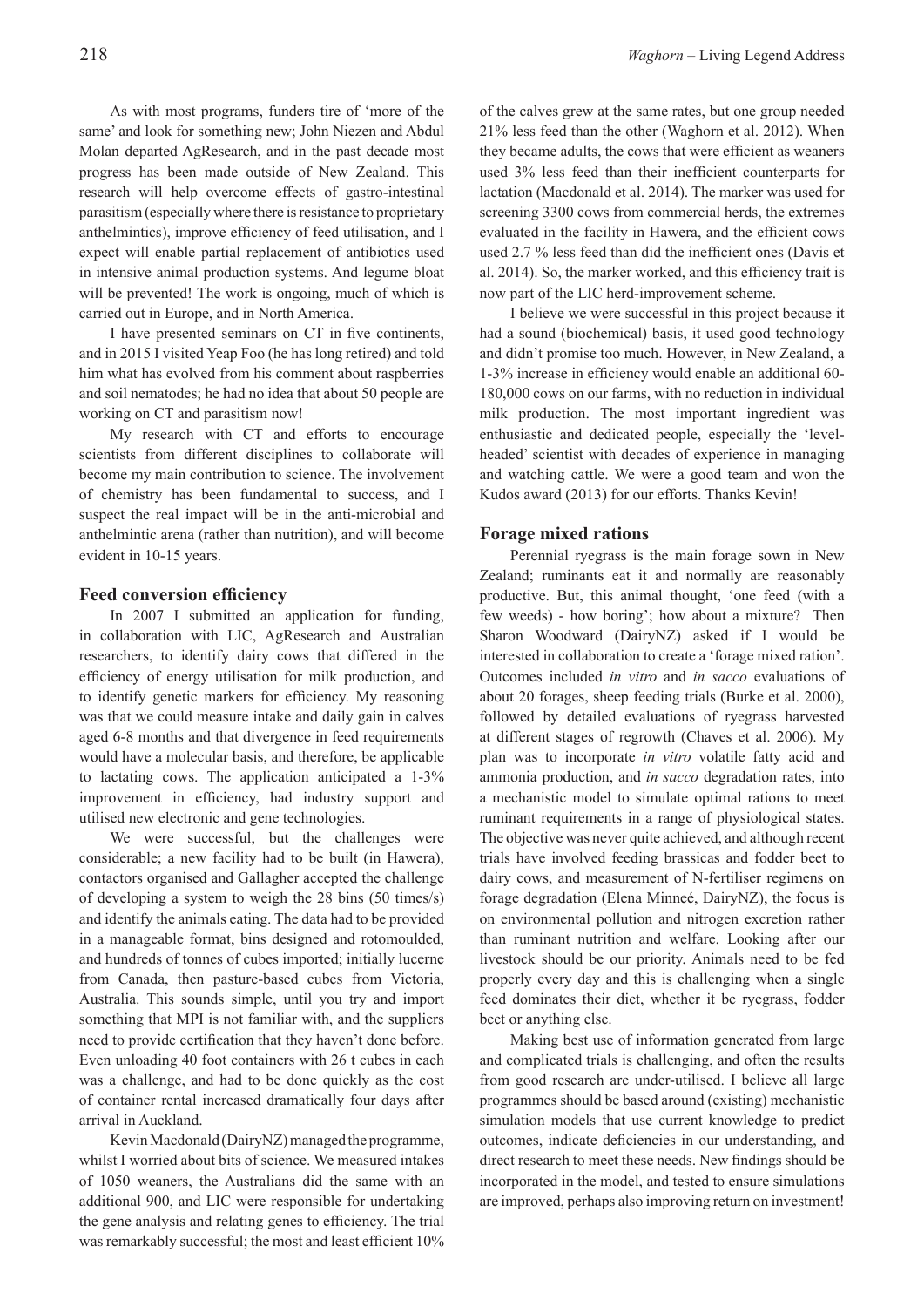#### **Physical aspects of digestion**

Many measurements concerning nutrition are made on dissolved substances; VFA, ammonia, glucose, urea etc., and feed evaluations used to be undertaken with dried and ground dietary components. However, in New Zealand, ruminants eat fresh forage, which is chewed, mixed in the rumen and chewed again to make the solids smaller, enabling rapid microbial digestion and passage from the rumen, so there is room for more feed. My first paid work included radiological study of digesta mixing in the sheep rumen (Waghorn & Reid 1977), and more than 40 years later I play a small part in the supervision of Stephen Waite who is modelling rumen contractions to gain a better understanding of how the solids are processed, and gain a PhD in the process.

I have tried to understand how fresh forages are processed, from ingestion to excretion, and improve methodology for evaluating diets. This has been challenging because there isn't a clear revenue stream associated with understanding digestion of solids! However, funds were obtained by John Caradus (AgResearch, Palmerston North) to evaluate 100 accessions of white clover, by mincing and incubating fresh minced material (Waghorn & Caradus 1994). Later, Warren McNabb (AgResearch, Palmerston North) and I incubated fresh minced and freeze-dried and ground *L. pedunculatus*, and showed that the fresh preparation was more suitable for studies of Rubisco degradation. It took several years to refine the mincing method and achieve repeatable results with fresh forages; nothing is straightforward in method development.

More recently Elena Minneé and I have developed a method for measuring the energy required to mince fresh forages, and in conjunction with particle size separation (wet sieving) we can define the consequences of chewing to better understand the physical makeup of ingested feed and rumen digesta. For example, the proportion of cells ruptured by chewing during eating can be higher for tough, than for soft and flexible forages; the amount of fibre (NDF) affects toughness, but plant anatomy and the strength of the glue holding cells together (lignin) are most important. Cell rupture affects the rate of crude protein release during digestion and circadian patterns of urinary nitrogen deposition on pastures, which some scientists apparently find exciting! $\odot$ 

The New Zealand 'rumen' processes about 1 million tonnes of forage/day (150,000 t DM; MFE 2003) and understanding its operation is fundamental to efficient nutrient capture from feed. Microbiologists can measure the microflora easily, and microbial function should be incorporated into a mechanistic simulation of rumen digestion. Integration of chemical, physical and microbial processes could provide plant breeders with criteria to assist in cultivar selection, and optimise diets for production. Of course, diets should not contain harmful endophytes or other toxins, but may include secondary compounds, such as condensed tannins, in some instances. This is the type of information that I believe is essential for efficient and sustainable production from ruminants grazing pastures.

#### **Cool stuff**

These are a few trials that were fun (in no particular order):

- 1. Keith Lassey (NIWA) and I undertook the first methane measurements from sheep and cattle in New Zealand using the  $SF<sub>6</sub>$  marker-dilution technique (yokes to sample respired breath). Then 20 years later, Erin Garnett and I used the first commercially available GreenFeed machine (www.c-lockinc.com*)*, which enabled emissions to be measured from many grazing cattle, without the need for a laboratory. Later we built respiration chambers with clear plastic sides, for sheep and cattle; one benefit was the 'immediate' adaptation to the chamber, because subjects can see animals around them.
- 2. John Smith (MAF, Ruakura) had established the relationship between dietary protein, DM intake, and ovulation in ewes, and asked what was the nutrition link with 'flushing'? With a few colleagues, we fed high- and low-CP diets at high and low intakes to wether sheep (notoriously devoid of ovaries) and measured 'everything': digesta flow, amino acids, hormones etc. Our conclusion was that an increase in flux of branched chain amino acids (valine, leucine and isoleucine) would be responsible for sheep making two eggs, rather than one (Smith et al. 1990). Later trials with ewes, showed an infusion of BCAA (but not other amino acids) during the luteal phase did increase ovulation rate (Smith & Stewart 1990).
- 3. Kerry James (DSIR) and I were asked if we could help make Kakapo lay eggs. Someone had collected faeces from the 26 remaining birds in 'breeding' and 'non-breeding' years (they bred one year in four). We gave this a bit of thought and decided their diet was mostly deficient in protein (and lipid), so suggested provision of almonds and brazil nuts (I like these). Some peanuts were added, probably to save on nut costs. I thought, maybe add apple and kumara too – a more-balanced diet. Reports suggested the kakapo were eating everything offered, and this was too much; I was worried we would end up with fat birds. However, night-vision cameras showed they threw the apple and kumara off the feeding stations and the rats took them away. Anyway, supplementation worked and 33 chicks fledged in 2016; not bad for a couple of days work (James et al. 1991)!

4. We wanted to know about the aetiology of bloat, and one question was how much gas was involved. So we first tried to inflate a cow with  $CO<sub>2</sub>$ , via the fistula, and with a device held in the cardia to prevent eructation. My assistant (John Kook) suffered a bit from the effort of holding everything in place, the cow entered a trance, and we then changed to weather balloons. We needed 70 L to 'bloat' a small cow; those that had never bloated kicked up a fuss, but 'bloaty' cows just chilled out. One was going 'click, click, click'; I asked Dave Shelton, "what's that noise Dave?" "She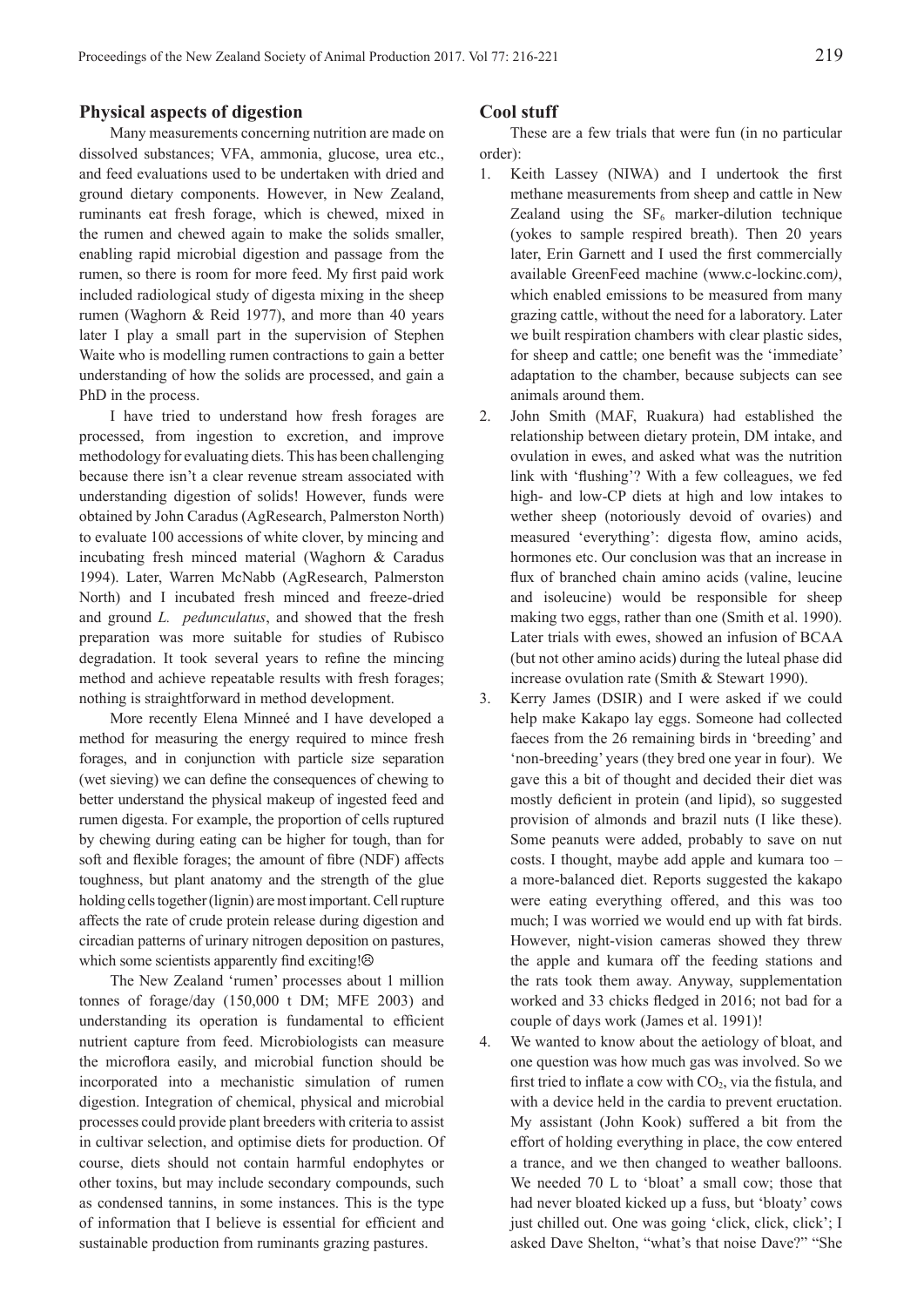can't breathe" – i.e., death imminent! We unplugged the hose pretty quick!

- 5. Neville Grace (AgResearch) wanted to measure cow responses to iodine; my interest was in providing a source for humans, because New Zealand has an endemic iodine deficiency, and we were being advised to reduce our (iodised) salt intake. We undertook a trial with about 300 cows, and established the response in milk iodine to intramuscular injections every 100 days (Grace & Waghorn, 2005). Now there is a route for "natural" supplementation, should we need additional iodine in out diet.
- 6. I was approached by the live-sheep exporting industry to look at ways to reduce the fluidity of excreta in pens by feeding bentonite clay, and to establish criteria for trough height above the ground and rail spacing to prevent animals getting out of their pens (1% escaping each day  $= 800$  sheep on big ships). Some of the work was done at 30˚C and high humidity (throw water on the floor), and we videoed the pen trial with hungry sheep trying to get through a 25 cm gap; some could; novel in 1993.

And the list goes on; stomach tubing alpacas (they have a good memory and chew your thumb), rumen contents from water buffalo, infusions of B carotene (intravenous), intra-ruminal oxygen (11 L/day into a sheep had no effects at all for a week), or  $103$ Ruthenium – a gamma emitter that would go through 20 cm of concrete, and more recently, dilute acid for 24 h (risky). Other research included effects of fungal endophytes in sheep and cattle, photosensitisation, causes of dags in sheep (my most popular presentation, even a radio interview from the UK), making cyanide pellets to kill possums, working with *Dorycnium rectum* and parasites (a great name for a shrub, if it is in the wrong hands!), etc. etc.

## **Conclusion**

I need to acknowledge some of people who contributed so much to the fun I have had; Yuxi, Warren, Jennifer, Alex, Simone, Emma, Vicki, Kirsty, Elena, Stephen, Talia, Jessie, Erin, as well as honours students, interns from overseas and a lot of techs. And to a young woman that I married so she could come with me to live in California; Alison endured 40 years of rumen smells (some very advanced – when I gave up using gloves). I actually promised not to open any sheep cannula on the morning of our wedding (I was measuring rumen motility).

Freedom to experiment is a scientist's dream. But too often the 'carrot of power' is placed in front of good scientists and most grasp it. They become managers; good scientists are rarely good managers. I avoided this temptation; my philosophy was to enjoy every day at work, and my passion was science. I do understand the need to regulate expenditure, but excessive regulation stifles innovation. If we were regulated by milestones and meticulously ticking boxes in 1990, I doubt there would be many kakapo.

## **References**

- Barry TN 2011. Forage secondary compounds; past, present and future. Legend session. Proceedings of the New Zealand Society of Animal Production 71: 314-321.
- Burke JL, Waghorn GC, Brookes IM, Attwood GT 2000. Formulating total mixed rations from forages – defining the digestion kinetics of contrasting species. New Zealand Society of Animal Production 60: 9-14.
- Chaves AV, Waghorn GC, Brookes IM, Woodfield DR 2006. Effect of maturation and initial harvest dates on the nutritive characteristics of ryegrass (*Lolium perenne* L.). Animal Feed Science and Technology 127: 293 318.
- Davis SR, Macdonald KA, Waghorn GC, Dow B, Spelman RJ 2014. Residual Feed Intake of Lactating Holstein-Friesian Cows Predicted from High-Density Genotypes and Phenotyping of Growing Heifers. Journal of Dairy Science 97: 1436-1445.
- Grace ND, Waghorn GC 2005. Impact of iodine supplementation of dairy cows on milk production, milk iodine concentrations and reproductive performance. New Zealand Veterinary Journal 53: 10-13.
- Hatew B, Stringano E, Mueller-Harvey I, Hendriks WH, Hayot Carbonero C, Smith LMJ, Pellikaan WF 2016. Impact of variation in structure of condensed tannins from sainfoin (*Onobrychis viciifolia*) on *in vitro* ruminal methane production and fermentation characteristics. Journal of Animal Physiology and Animal Nutrition 100: 348–360.
- Hoste H, Torres-Acosta JFJ, Sandoval-Castro CA, Mueller-Harvey I, Sotiraki S, Louvandini H, Thamsborg SM, Terrill TH 2015. Tannin containing legumes as a model for nutraceuticals against digestive parasites in livestock. Veterinary Parasitology 212: 5–17.
- Huyen NT, Fryganas C, Uittenbogaard G, Mueller-Harvey I, Verstegen MWA, Hendriks WH, Pellikaan WF 2016. Structural features of condensed tannins affect in vitro ruminal methane production and fermentation characteristics. Journal of Agricultural Science 154: 1474–1487.
- James KAC, Waghorn GC, Powlesland RG, Lloyd BD 1991. Supplementary feeding of kakapo on Little Barrier Island. Proceedings of the Nutrition Society 16: 93102.
- Macdonald KA, Pryce JE, Spelman RJ, Davis SR, Wales WJ, Waghorn GC, Williams YJ, Marett LC, Hayes BJ 2014. Holstein-Friesian calves selected for divergence in residual feed intake during growth exhibited significant but reduced residual feed intake divergence in their first lactation. Journal of Dairy Science 97:1427-1335.
- MFE; Ministry for the environment 2003. Climate change National Inventory Report
- New Zealand Greenhouse Gas Inventory 1990-2001. Pp 86.